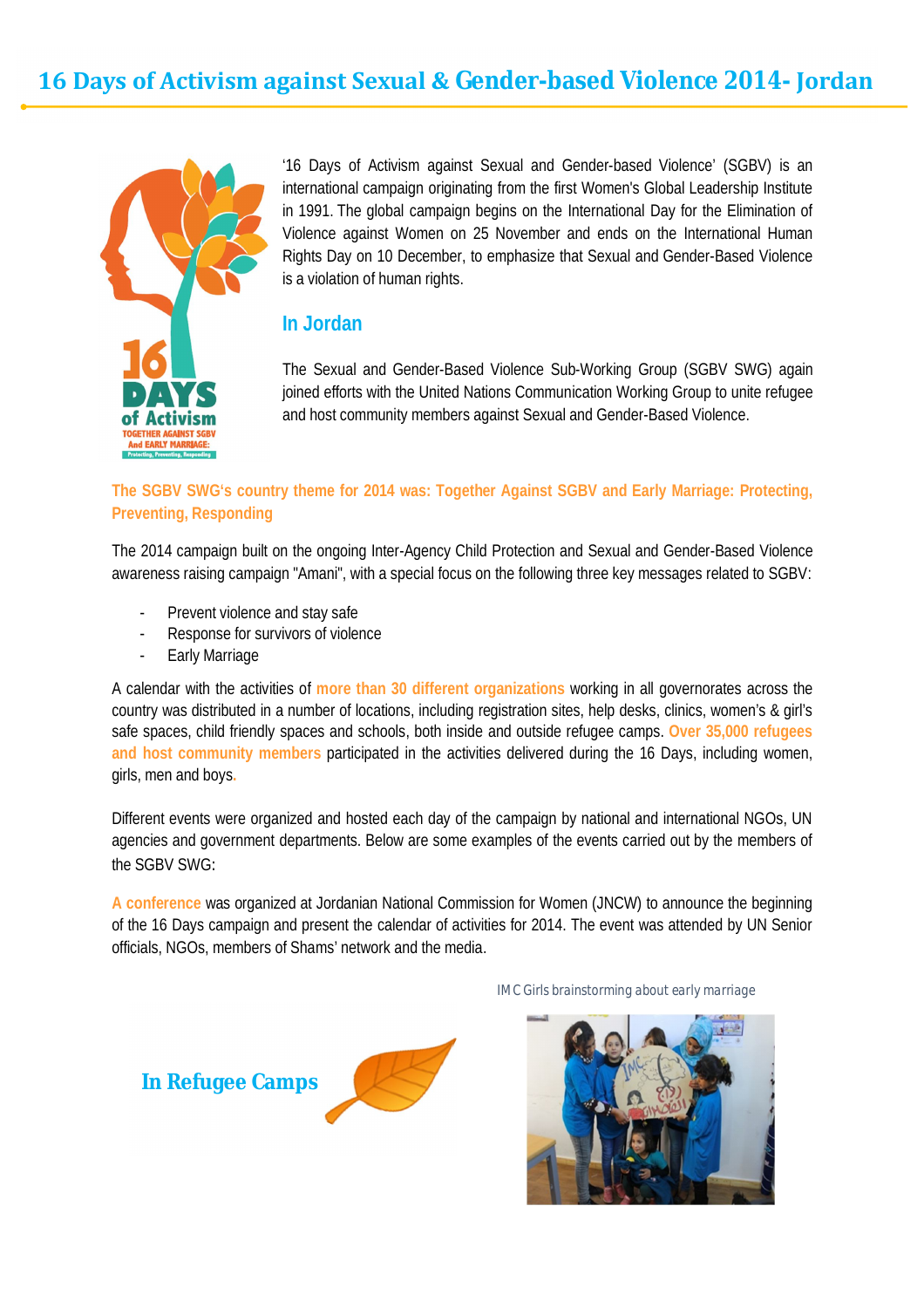**In Zaatari camp**, 300 refugee girls, boys, women and men campaigned against violence, reinforcing Amani messages during a two-hour event at the District 6 IRD tent, supported by NCFA, UNHCR, UNICEF, UNFPA, IRC, Save the Children, and IRD. Refugees gave speeches, performed theatre shows and sang poems, and danced to prevent and respond to SGBV and early marriage.

During the event, 16 Days, Amani, and legal information materials (t-shirts, shopping bags, balloon, cards, posters, 16 Days of Activism Calendar of Events and Stickers, marriage exemption flyers) were distributed. An exhibition of women's handicraft products at the entrance welcomed the participants to the events.



Other organizations like OXFAM conducted awareness sessions with men and boys to discuss the '16 Days of activism' key messages in Districts 6, 7 and 8.

**In Azraq**, UNHCR, CARE and IMC organized an opening ceremony in the Village 3 Community Centre. The opening event included the presentation of refugees' messages on the impact of SGBV and early marriage through theater, music, handicraft and leaflets.





*ICMC's Awareness Campaign* 

**In Irbid, Ramtha, Jerash and Ajloun**, 855 refugee and host community members benefited from a two-hour consultation session on early and forced marriage, its negative consequences and the services provided by SGBV SWG members. The sessions organized by UNHCR, ARDD Legal Aid and JRC also clarified issues related to registration of undocumented marriages and the time-bound exemption of fines applied by the Shari'a Court across Jordan. During the event, 16 Days, Amani, and legal information materials were distributed among the participants.

MEDAIR's health volunteers conducted door-to-door awareness sessions with urban refugees on the key messages of the '16 Days of Activism' campaign. With the support of UNFPA, UPP/JWU facilitated discussions